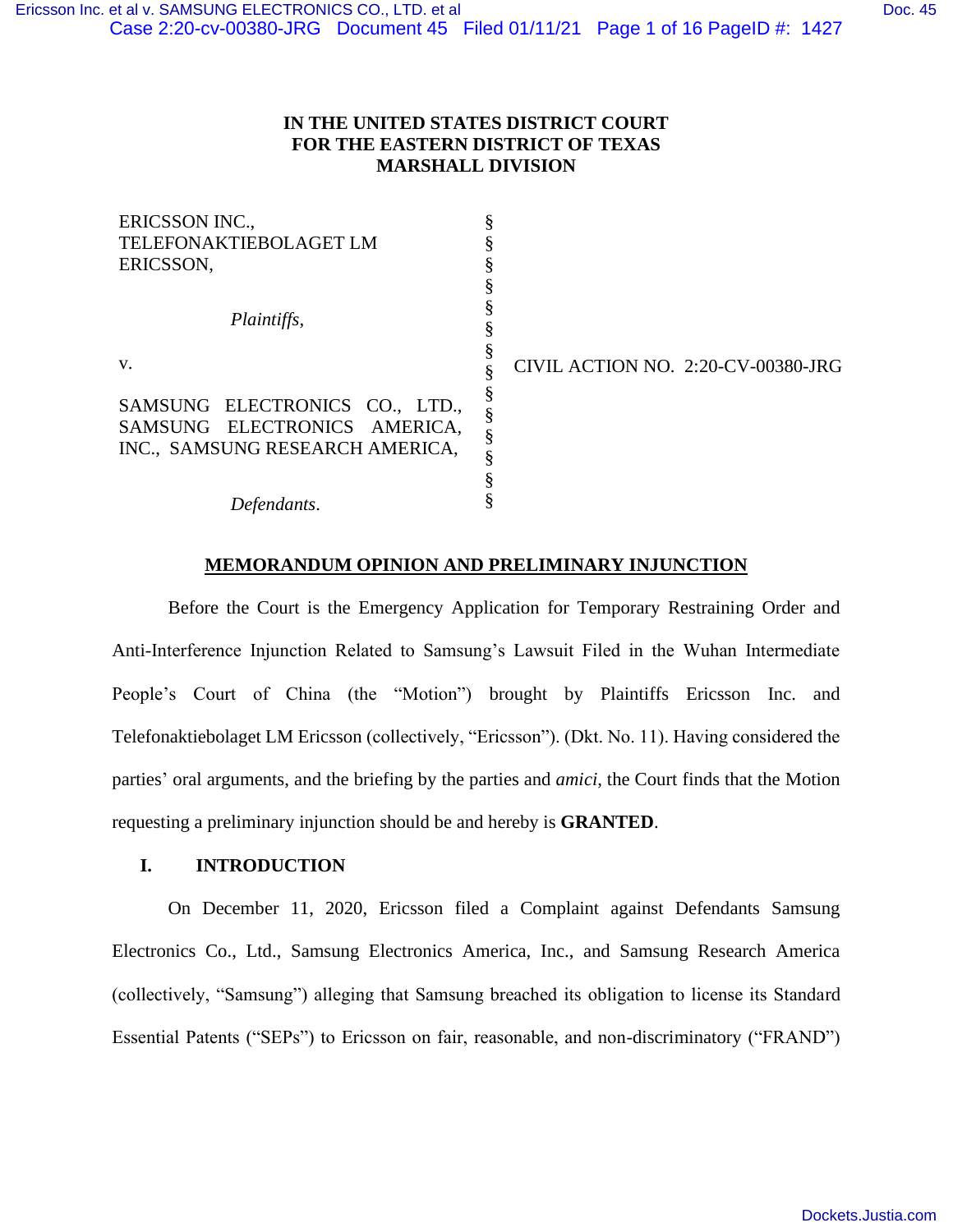terms in accordance with the obligation Samsung made to the European Telecommunications Standards Institute ("ETSI"), a standard development organization ("SDO"). (Dkt. No. 1).

Ericsson and Samsung develop and manufacture cellular technology and have substantial global patent portfolios. (Dkt. No. 11 at 2). Many of both Ericsson's and Samsung's patents are SEPs for the 2G, 3G, 4G, and 5G cellular standards. (*Id.*). In the past, Samsung and Ericsson have entered into global patent licenses, most recently in 2014 a cross-license to reciprocally use their SEPs. (*Id.* at 2–3). The 2014 agreement called for its expiration at the end of 2020. (Dkt. No. 43 at 32:22). Accordingly, over the past year the parties have negotiated terms of a renewed global cross-license. (Dkt. No. 11 at 3; Dkt. No. 26 at 3). Despite their efforts, the parties were unable to come to an agreement as the end of 2020 approached. (Dkt. No. 11 at 3; Dkt. No. 26 at 3). In light of the parties' lack of an agreement, on December 7, 2020<sup>1</sup> Samsung<sup>2</sup> filed a Civil Complaint in the Wuhan Intermediate People's Court of Hubei Province (the "Chinese Action") asking that court to:

> 1. Determine the global licensing terms, including the royalty rates applicable for [Samsung Electronics Co., Ltd., Samsung (China) Investment Co., Ltd., and Samsung (China) Investment Co., Ltd.'s] communication products in accordance with "Fair, Reasonable and Non-discriminatory" ("FRAND") principle for the licensing of all the 4G and 5G standard essential patents ("SEPs") held or controlled by [Telefonaktiebolaget LM Ericsson] and its affiliates;

> 2. Order [Telefonaktiebolaget LM Ericsson] to bear the litigation costs and the just and proper expenses incurred by [Samsung Electronics Co., Ltd., Samsung (China) Investment Co., Ltd., and Samsung (China) Investment Co., Ltd.] Wuhan Branch as a result of protecting its rights in these proceedings, which tentatively calculated are RMB 10 million.<sup>3</sup>

<sup>&</sup>lt;sup>1</sup> Samsung alleges that it attempted to file its Complaint in China on December 4, 2020 but was unsuccessful. (Dkt. No. 26 at 3). The Court will refer to the date the Wuhan Intermediate People's Court of Hubei Province accepted the filing of Samsung's China Complaint—December 7, 2020.

<sup>&</sup>lt;sup>2</sup> The Samsung entities here are different than those in the Chinese Action. However, Samsung Electronics Co. Ltd. is a party to both actions and is affiliated with every subsidiary in both actions. (Dkt. No. 26-2 at 5; Dkt. No. 17 at 5–6). As such, the Samsung parties in both the Chinese Action and this action are functionally the same. *Huawei Techs., Co. v. Samsung Elecs. Co.*, No. 3:16-CV-02787-WHO, 2018 WL 1784065, at \*6 (N.D. Cal. Apr. 13, 2018).

<sup>&</sup>lt;sup>3</sup> This quote, and all other quotes from all documents originally filed in China, are from certified English translations of such filings. (Dkt. No. 26-2).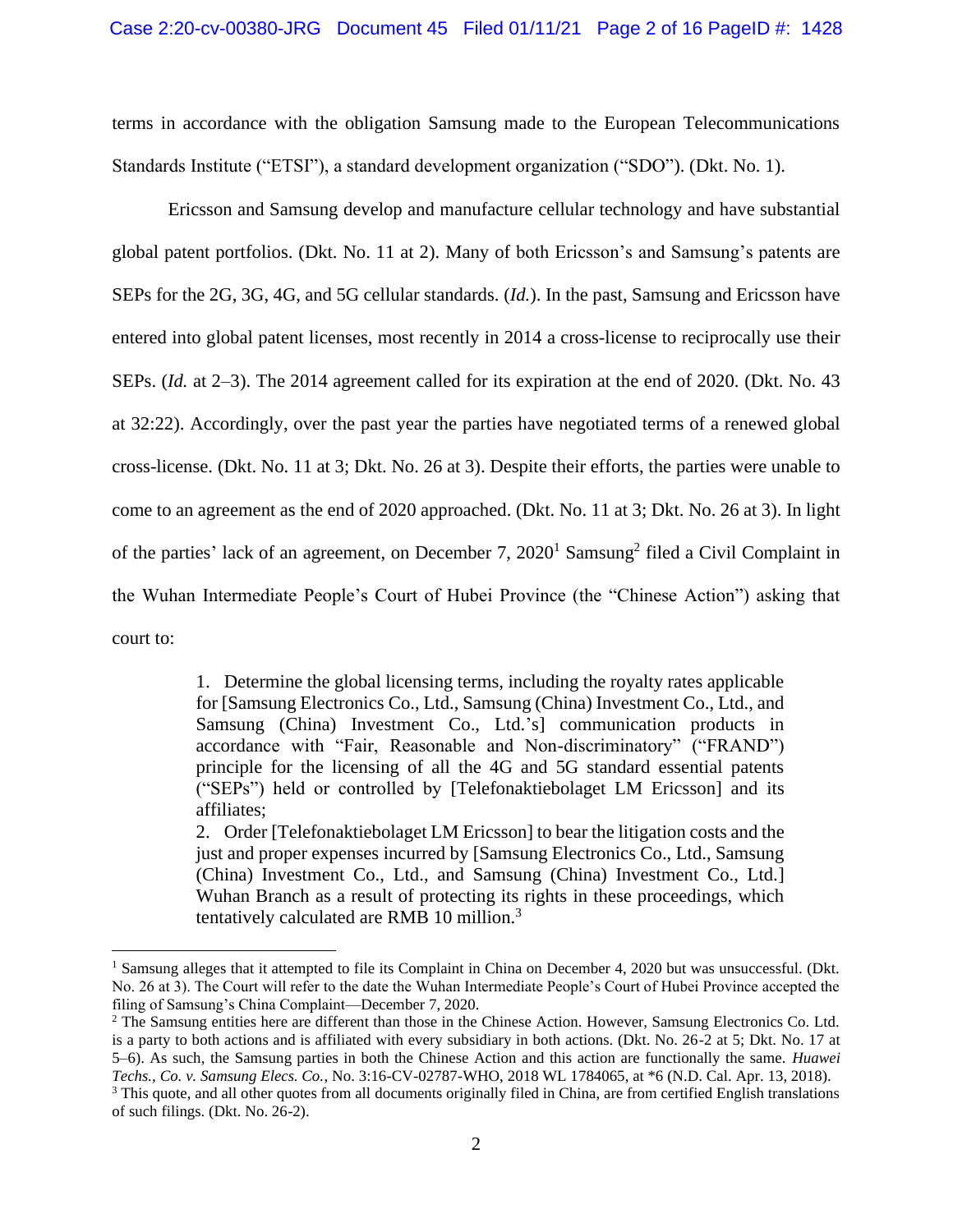(Dkt. No. 26 at 3; Dkt. No. 26-2). No one provided notice to Ericsson of the Chinese Action when it was filed. (Dkt. No. 11 at 4; Dkt. No 26 at 4). On December 11, 2020, a panel of judges or the "collegiate panel" was assigned to preside over the Chinese Action. (Dkt. No. 26-10 at 7). Also on December 11, 2020, Ericsson filed the Complaint in this case. (Dkt. No. 1). Unaware of the Chinese Action, Ericsson notified Samsung of its Complaint in this Court that same day. (Dkt. No. 11 at 3; Dkt. No. 11-12 ¶ 4).

On December 14, 2020, Samsung filed a Behavior Preservation Application in the Wuhan Intermediate People's Court of Hubei Province (the "Wuhan Court") requesting that court to issue an anti-suit injunction ("ASI") against Ericsson to prevent it from seeking relief relating to its 4G and 5G SEPs anywhere else in the world. (Dkt. No. 30-4). Concurrently, Samsung filed an Application for Delaying Serving the Behavior Preservation Application further requesting the Wuhan Court to "hold the service of the relevant materials of the behavior preservation application of this case and the various notification thereof until the ruling of the behavior preservation comes into effect" based on the high probability that other courts, like this one, would likely take affirmative action to impede enforcement of the ASI in their jurisdiction. (Dkt. No. 30-2 at 2–3).

On December 17, 2020, Samsung notified Ericsson of the Chinese Action but did not provide Ericsson with any of the filings from the Chinese Action. 4 (Dkt. No. 11 at 4). On December 21, 2020, Samsung again urged the Wuhan Court to issue an anti-suit injunction and to do so within the week through a Supplemental Information from Samsung Regarding Act Preservation Application. (Dkt. No. 26-11). On December 22, 2020, fifteen days after Samsung's Civil Complaint was filed, and over a week after Samsung sought the ASI, Samsung provided only

<sup>4</sup> The proceedings in the Chinese Action are conducted solely through paper filings and not via electronic means. (Dkt. No. 11 at 4; Dkt. No. 11-12 ¶ 7). Therefore, Ericsson was unable to access such filings unless and until they were provided by Samsung or the Wuhan Court itself.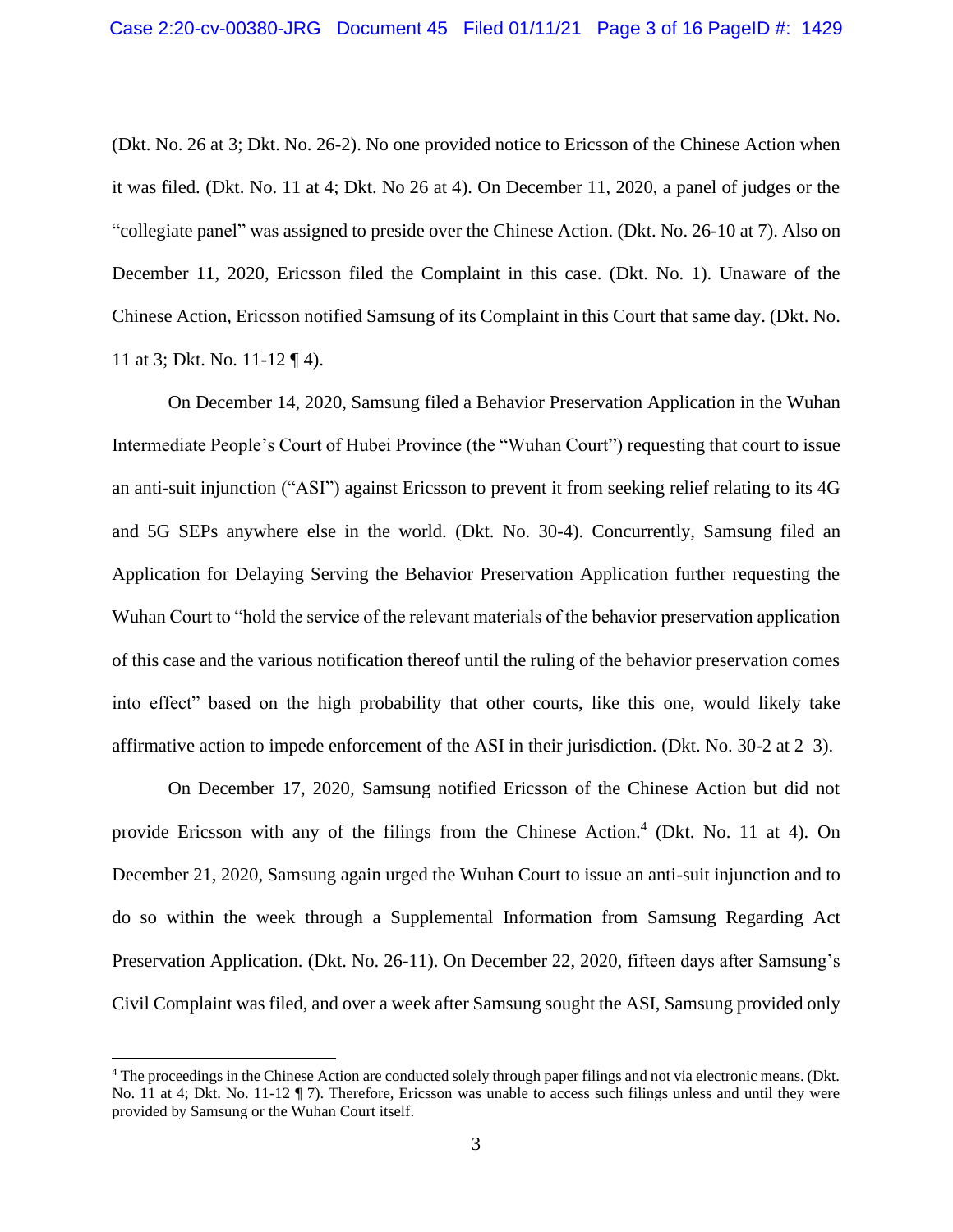the Civil Complaint from the Chinese Action to Ericsson. (Dkt. No. 11-14). On December 23,

2020, Samsung provided the Wuhan Court with a Bank Certificate of Deposit and a Commitment

Letter for a bond of RMB 50 million to provide security for the anti-suit injunction. (Dkt. No. 26-

9 at 6). On December 25, 2020, the Wuhan Court issued an ASI enjoining Telefonaktiebolaget LM

Ericsson and its affiliates from:

(1) applying for any preliminary and permanent injunctive relief or administrative measures before any courts, customs offices, or administrative enforcement agencies either in China or other countries and regions or through any other procedures against Samsung Electronics Co., Ltd., Samsung (China) Investment Co., Ltd., Samsung (China) Investment Co., Ltd. Wuhan Branch and their affiliates, and other subjects which manufacture, use, offer to sell, sell or import Samsung telecommunications products, in terms of the 4G and 5G SEPs involved in this Case, and the Respondent and its affiliates shall immediately withdraw or suspend such claims that have already been filed;

(2) . . . applying for the enforcement of any preliminary and permanent injunctive relief or administrative measures or that has been granted or is likely to be granted by any courts, customs offices, or administrative enforcement agencies either in China or any other countries and regions or through any other procedures against Samsung Electronics Co., Ltd., Samsung (China) Investment Co., Ltd., Samsung (China) Investment Co., Ltd. Wuhan Branch and their affiliates, and other subjects which manufacture, use, offer to sell, sell or import Samsung telecommunications products, in terms of the 4G and 5G SEPs involved in this Case;

(3) . . . requesting any courts either in China or other countries and regions to adjudicate the licensing terms (including the royalty rate) or royalty amount in terms of the 4G and 5G SEPs involved in this Case and the Respondent and its affiliates shall immediately withdraw or suspend such claims that have already been filed;

(4) . . . initiating any legal proceedings requesting to determine whether the Respondent and its affiliates have fulfilled their FRAND obligations in terms of the present negotiations for licensing the 4G and 5G SEPs involved in this Case before any courts either in China or other countries and regions, and the Respondent and its affiliates shall immediately withdraw or suspend such claims that have already been filed;

(5) . . . requesting any courts either in China or other countries and regions to order Samsung Electronics Co., Ltd., Samsung (China) Investment Co., Ltd., and Samsung (China) Investment Co., Ltd. Wuhan Branch to withdraw this application for behavior preservation or to prevent Samsung Electronics Co., Ltd., Samsung (China) Investment Co., Ltd., and Samsung (China) Investment Co., Ltd. Wuhan Branch from applying for the enforcement of the behavior preservation ruling issued by this Court, and the Respondent and its affiliates shall immediately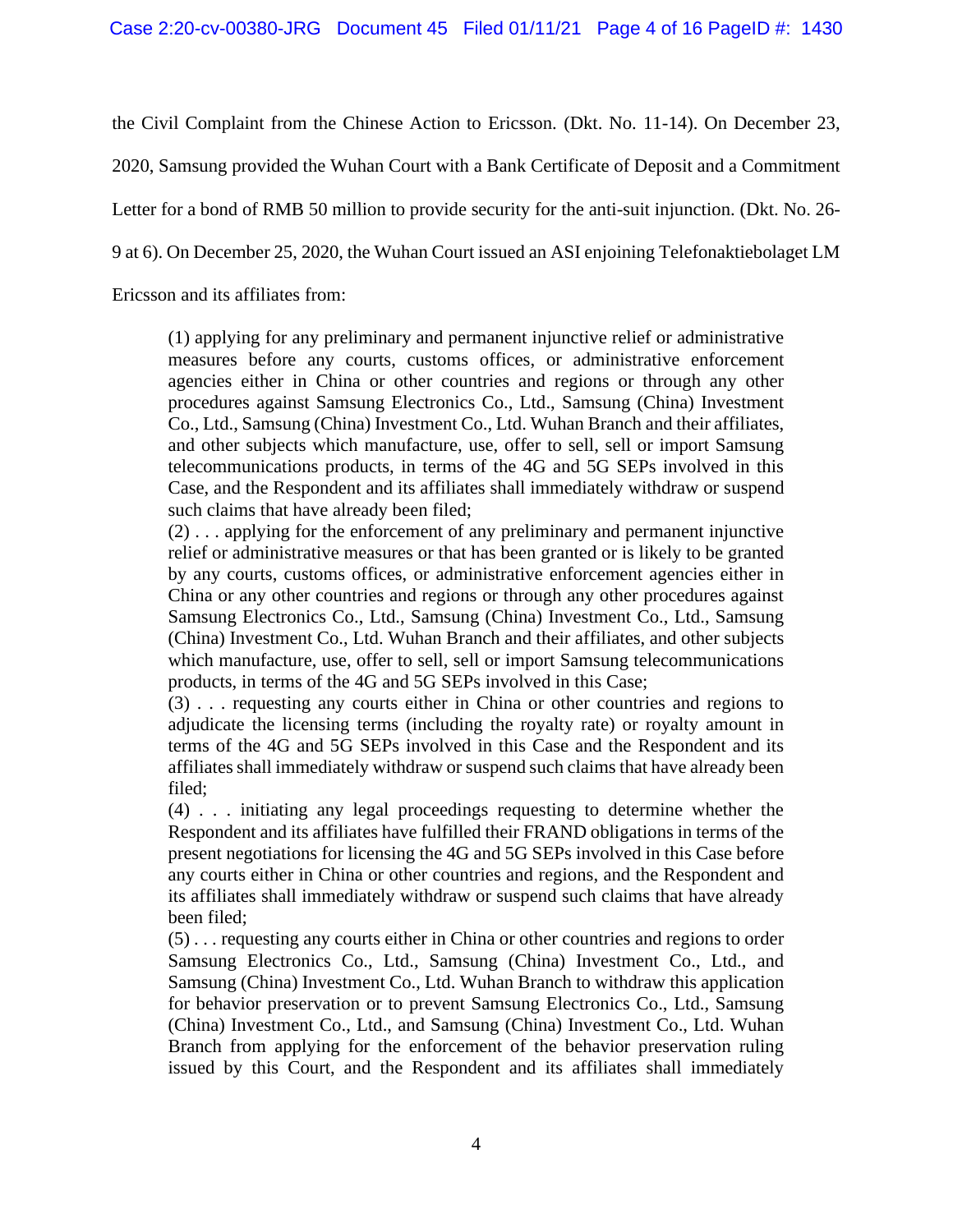withdraw or suspend such claims that are likely to be filed or have already been filed.

(*Id.* at 12–14). The ASI is in effect for the duration of the Chinese Action and until a future judgment in that Action becomes effective. (*Id.*). If Ericsson violates the ASI the Wuhan Court states that it will "punish such violations in accordance with Chapter 10 of *Civil Procedure Law of the People's Republic of China*," which includes the levying of substantial fines. (*Id.* at 14 (italics in original)). In accordance with Samsung's request, the Wuhan Court gave Ericsson notice of the ASI after the ASI had issued. (Dkt. Nos. 11-1 ¶ 7, 11-8). Ericsson received such notice on December 25, 2020. (Dkt. No. 11-8).

On December 28, 2020, Ericsson came to this Court and requested an emergency *ex parte* temporary restraining order to prevent Samsung from interfering with this action or attempting to prevent Ericsson from asserting the full scope of its patent rights in the United States until the Court could hear argument on whether a preliminary injunction should issue. (Dkt. No. 11). At 10:00 a.m. on December 28, 2020, the Court granted Ericsson's Motion, issued a temporary restraining order, and set the Motion for a Preliminary Injunction for hearing on January 7, 2021. (Dkt. No. 14).<sup>5</sup>

## **II. LEGAL STANDARD**

It is well established that a federal court is empowered to issue injunctions to protect its jurisdiction. *MWK Recruiting Inc. v. Jowers*, No. 19-51064, 2020 WL 6572570, at \*2 (5th Cir. Nov. 6, 2020) (citing *Kaepa, Inc. v. Achilles Corp*., 76 F.3d 624, 626 (5th Cir. 1996)). <sup>6</sup> A foreign

<sup>5</sup> Subsequently, on January 1, 2021, Ericsson filed its Amended Complaint asserting patent infringement of eight U.S. Patents. (Dkt. No. 17).

<sup>6</sup> Pursuant to Ericsson's Amended Complaint, this is now a case for both breach of contract and patent infringement. The United States Court of Appeals for the Federal Circuit has exclusive appellate jurisdiction over cases arising under the patent laws. 28 U.S.C. § 1295(a). However, for issues not unique to patent law, like the preliminary injunction requested here, the Federal Circuit applies the law of the regional circuit in which the appeal would otherwise lie. *Sanofi-Aventis Deutschland GmbH v. Genentech, Inc.*, 716 F.3d 586, 590 (Fed. Cir. 2013) (internal citations omitted).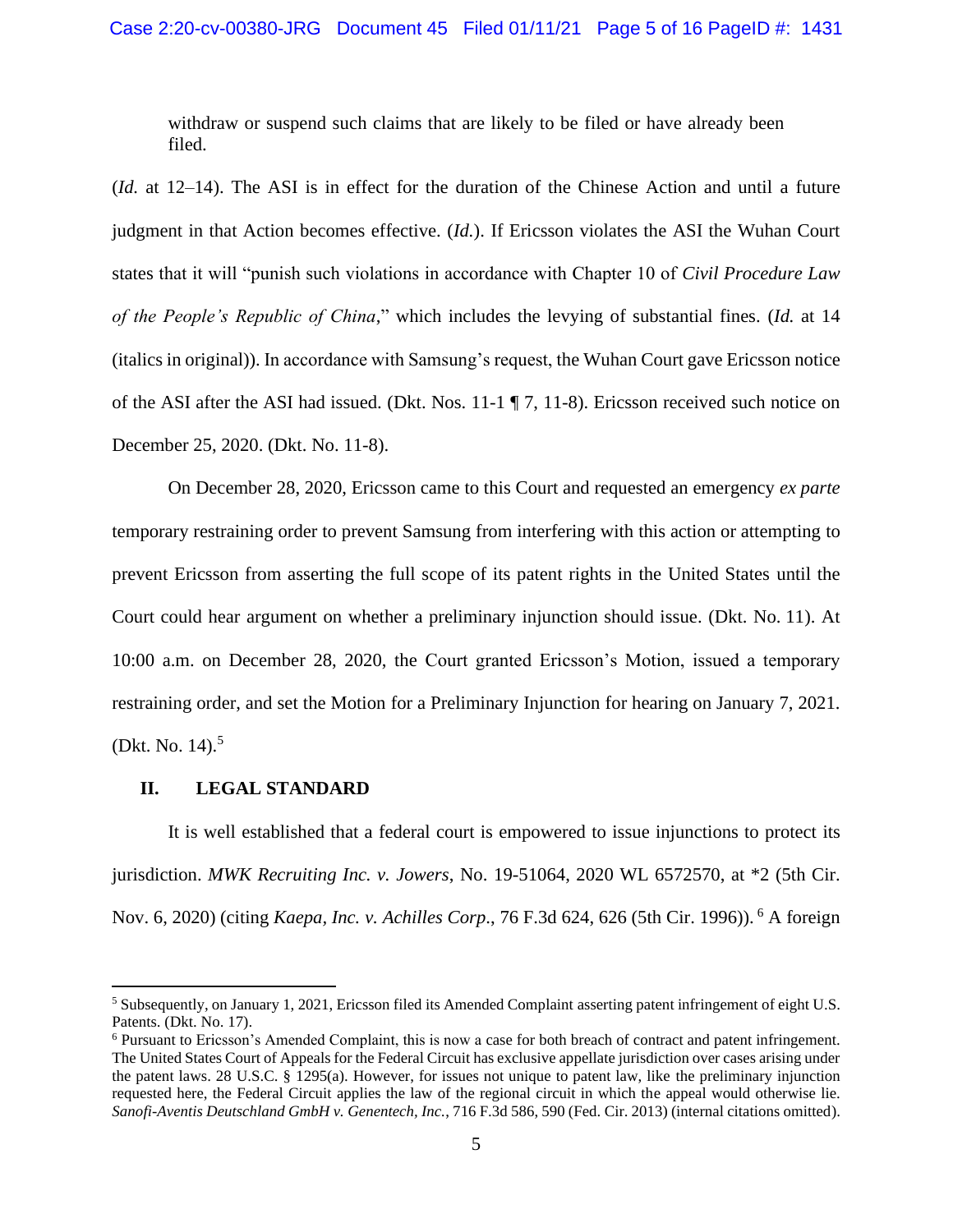anti-suit injunction is a special application of the general preliminary injunction rules, but "the suitability of such relief ultimately depends on considerations unique to anti-suit injunctions." *Id.* (quoting *Kahara Bodas Co. v. Perusahaan Pertambangan Minyak Dan Gas Bumi Negara*, 335 F.3d 357, 364 (5th Cir. 2003)). The Fifth Circuit has adopted a test—often referred to as the *Unterweser* factors—that weigh "the need to 'prevent vexatious or oppressive litigation' and to 'protect the court's jurisdiction' against the need to defer to principles of international comity." *Id.*  (citing *Kaepa*, 76 F.3d at 627, and *MacPhail v. Oceaneering Int'l, Inc.*, 302 F.3d 274, 277 (5th Cir. 2002)). Pursuant to the *Unterweser* factors, an injunction against the prosecution of a foreign lawsuit may be appropriate when the foreign litigation would: (1) frustrate a policy of the forum issuing the injunction; (2) be vexatious or oppressive; (3) threaten the issuing court's *in rem* or *quasi in rem* jurisdiction; or (4) cause prejudice or offend other equitable principles. *Id.* (citing *Kaepa*, 76 F.3d at 627 n.9 and *In re Unterweser Reederei, GmbH*, 428 F.2d 888, 890 (5th Cir. 1970)). In applying this test, the Fifth Circuit has rejected the approach taken by some other Circuits, which "elevates principles of international comity to the virtual exclusion of all other considerations." *Id.* (citing *Kaepa*, 76 F.3d at 627). Rather, the Fifth Circuit has noted that the "notions of comity do not wholly dominate the analysis to the exclusion of these other concerns." *Id.* (citing *Kahara Bodas*, 335 F.3d at 366) (alteration omitted).

To determine whether proceedings in another forum constitute "vexatious or oppressive" litigation that threatens the court's jurisdiction, the domestic court considers the following interrelated factors: (1) the inequitable hardship resulting from the foreign suit; (2) the foreign suit's ability to frustrate and delay the speedy and efficient determination of the cause; and (3) the extent to which the foreign suit is duplicative of the litigation in the United States. *Id.* (citing *Kaepa*, 76 F.3d at 627). "[T]he duplicative factor is about *legal*, not *factual*, similarity." *Id.* at \*4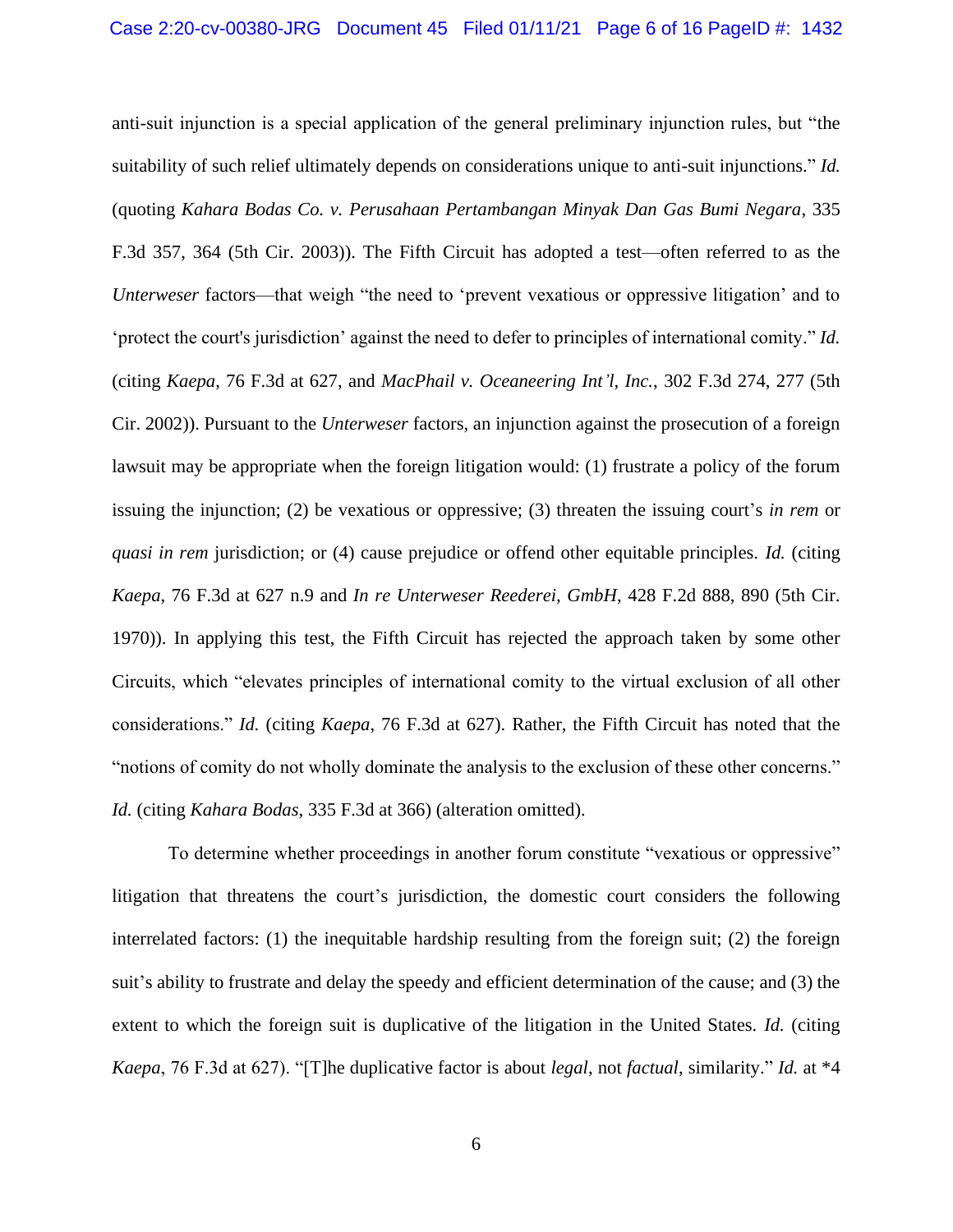(emphasis in original). Suits are duplicative "where they involve the same or similar legal bases or identical claims." *Id.* (internal citations omitted).

As noted above, Ericsson is not seeking an anti-suit injunction to prevent the Chinese Action from proceeding. Rather, Ericsson is seeking an anti-anti-suit injunction (sometimes called an anti-interference injunction) to prevent Samsung from attempting to enforce the ASI and thereby interfering with this Court's exercise of its own jurisdiction. To this Court's knowledge, the Fifth Circuit has not provided guidance on the application of the *Unterweser* factors under these particular circumstances. Thus, while the test set forth above relates to the issuance of an anti-suit injunction, rather than an anti-interference injunction, it is nevertheless instructive and will be applied here. *See Teck Metals Ltd. v. Certain Underwriters at Lloyd's, London*, No. CV-05-411-LRS, 2009 WL 4716037, at \*3 (E.D. Wash. Dec. 8, 2009).

#### **III. DISCUSSION**

#### **1. Standing**

As an initial matter, Samsung alleges that Ericsson, Inc. does not have standing to seek relief on behalf of Telefonaktiebolaget LM Ericsson because Telefonaktiebolaget LM Ericsson is the defendant in the Chinese Action and is the only entity that would be fined as a result of the ASI. (Dkt. No. 26 at 15; Dkt. No. 37 at 13). Accordingly, Samsung argues there is no risk of irreparable harm to Ericsson, Inc. (Dkt. No. 26 at 15; Dkt. No. 37 at 13); *see Voda v. Cordis Corp.*, 536 F.3d 1311, 1329 (Fed. Cir. 2008). During the hearing on the Motion, counsel for Ericsson confirmed that the Motion and the requested anti-interference injunction are sought on behalf of both Ericsson, Inc. and Telefonaktiebolaget LM Ericsson. (Dkt. No. 43 at 9:9–12). Accordingly, this Court finds that Ericsson, Inc. and Telefonaktiebolaget LM Ericsson have standing to seek the requested relief.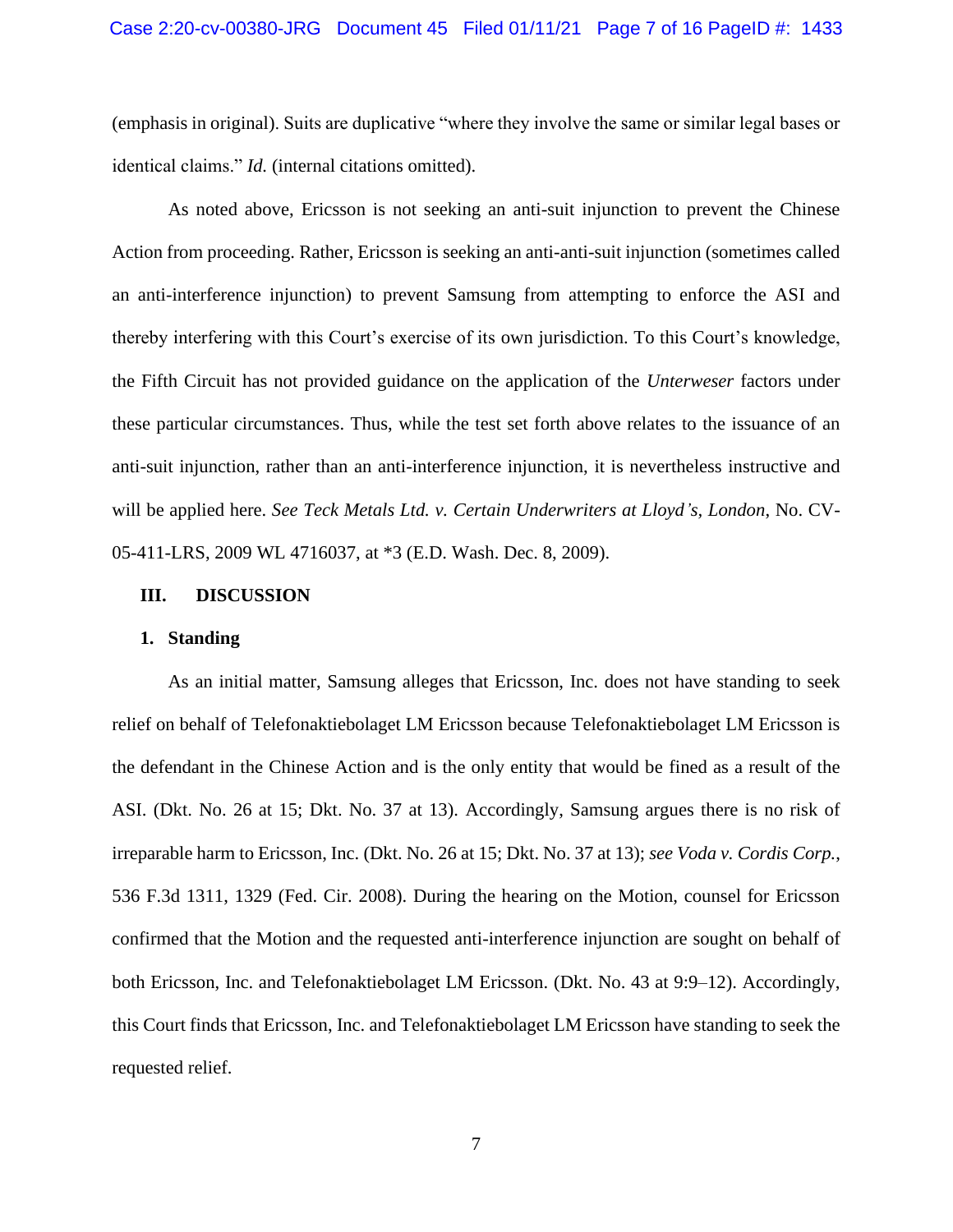### **2.** *Unterweser* **Factors**

# *a. Frustration of a Policy of the Forum Issuing the Injunction*

The public interest strongly supports this Court's continued exercise of its jurisdiction. Allowing Samsung to enjoin Ericsson from asking this Court to adjudicate legally cognizable claims under United States law would frustrate this Court's compelling interest in ensuring that litigation within its legitimate jurisdiction proceed in this forum. Samsung argues that the ASI was a legitimate exercise of the Wuhan Court's jurisdiction as the first-filed action between Samsung and Ericsson for their worldwide rate dispute. (Dkt. No. 26 at 7). The order in which the suits were filed is not dispositive, and the issues before this Court and the issues before the Wuhan Court are different. *See Microsoft Corp. v. Motorola, Inc.*, 696 F.3d 872, 887 (9th Cir. 2012) (noting that the order in which the foreign and domestic suits are filed is not dispositive). Accordingly, both Courts can properly exercise jurisdiction over the respective causes of action brought before them. The purpose of an Article III Court is to be an impartial adjudicator of cases and controversies within its lawfully conferred jurisdiction. U.S. Const. art. III, § 2. To enforce the ASI in this case would frustrate the "virtually unflagging obligation of the federal courts to exercise the jurisdiction given them." *Colorado River Water Conserv. Dist. v. U.S.*, 424 U.S. 800, 817 (1976).

#### *b. Vexatious or Oppressive*

In the context of an anti-suit injunction, the Court analyzes whether the foreign litigation would be vexatious or oppressive. *MWK*, 2020 WL 6572570, at \*2. However, here a dispute exists as to whether in the context of an anti-interference injunction the litigation should be analyzed from the posture of this Court or the foreign court. There appears to be no direct Fifth Circuit guidance on this issue. Accordingly, the Court will address whether both litigations are vexatious or oppressive from the posture of both jurisdictions under the factors set forth in *MWK* and *Kaepa*.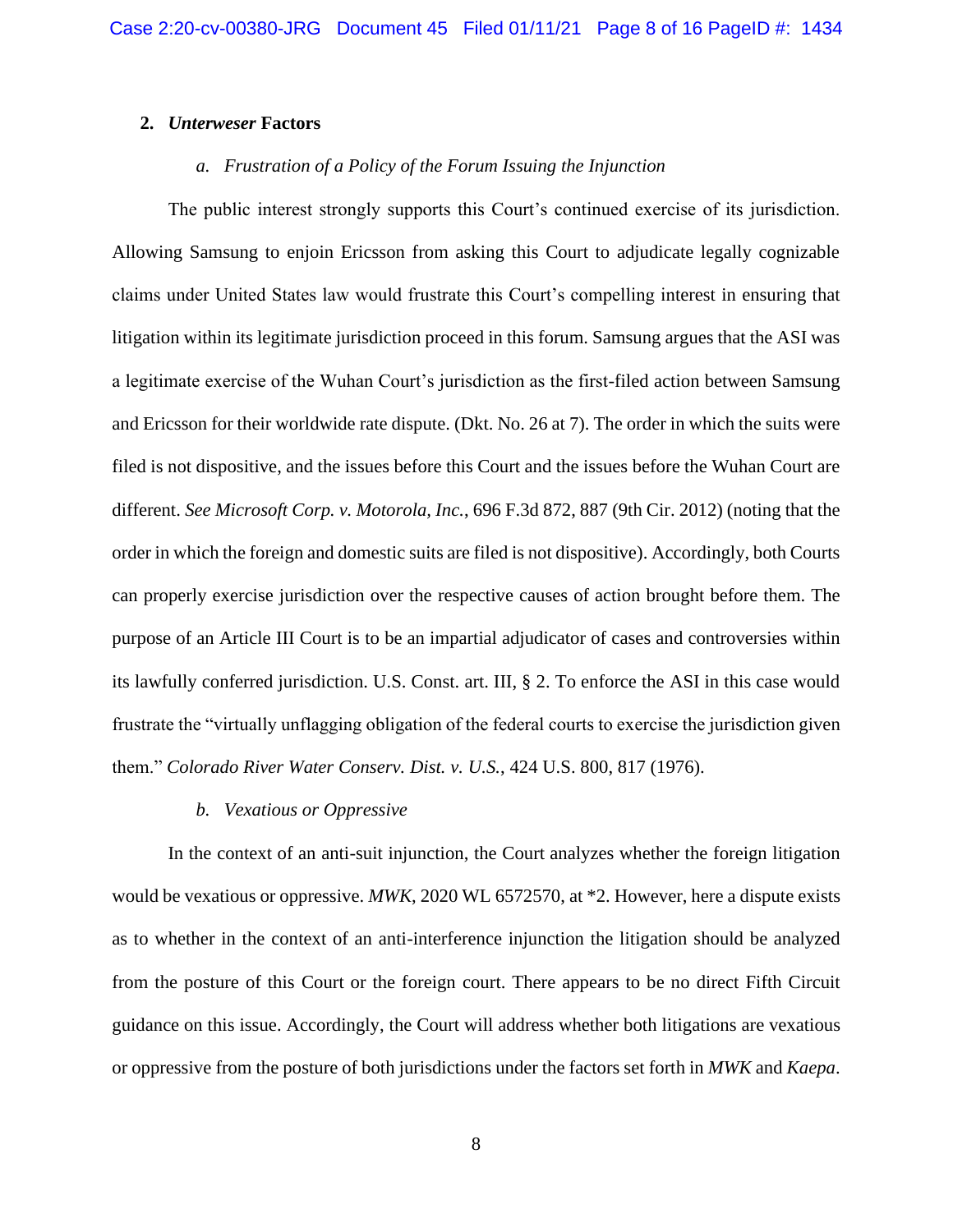*Id.* (citing *Kaepa*, 76 F.3d at 627). Under either analysis, the Court finds that this factor supports the issuance of an anti-interference injunction.

#### i. Inequitable Hardship Resulting from the Foreign Suit

Proceeding to enforce the ASI will impose an inequitable hardship on Ericsson because it will unfairly deprive Ericsson of the right to bring claims it is entitled to bring under United States law. Furthermore, the ASI was entered with no notice to Ericsson *at the request of Samsung*. (Dkt. No. 30-2). Without notice or an opportunity to be heard, Ericsson found itself enjoined from exercising its right to enforce legitimate causes of action under United States law pertaining to its 4G and 5G SEPs in the United States. The ASI imposes an inequitable hardship on Ericsson because the ASI's sweeping provisions deprive Ericsson of the right to attempt to obtain redress for claims it has the right to bring under the laws of the United States.

Samsung argues that the process for obtaining the ASI is no different than the process this Court used in issuing the *ex parte* temporary restraining order. It is not. Obtaining the ASI as Samsung did is more akin to issuing an *ex parte preliminary injunction*, not a temporary restraining order. A temporary restraining order, such as in this case, typically lasts fourteen days at most. *See* Fed. R. Civ. P. 65(b)(2). The ASI lasts through the ultimate conclusion of the Chinese Action, which could be years from now. (Dkt. No. 26-9 at 12–14). Additionally, before this Opinion and Preliminary Injunction was issued, Samsung had the opportunity to file multiple briefs and present oral argument for this Court to consider. (Dkt. Nos. 26, 34, 37, 43). Notably, the ASI is *only* dissolved if the respondent, Telefonaktiebolaget LM Ericsson, prevails on a motion to *reconsider* filed within five days in the Wuhan Court, completely shifting the burden to the responding party. *See* (Dkt. No. 26-9 at 14). In contrast, this Court's temporary restraining order is dissolved automatically *unless* Ericsson, as the petitioner, meets its burden and prevails in a motion for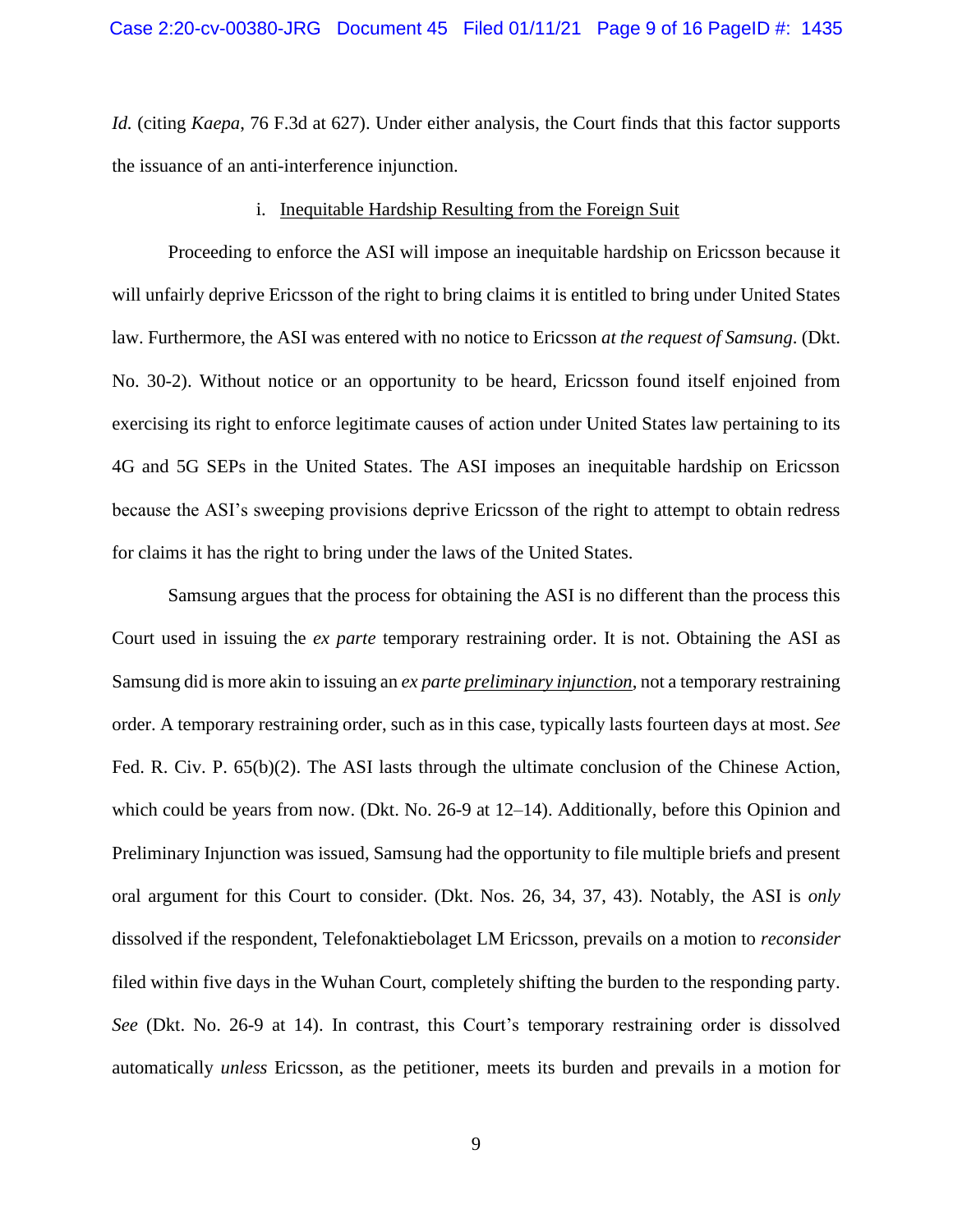preliminary injunction. Regardless of whether the procedure Samsung followed comported with Chinese law, Ericsson had none of the opportunities afforded to Samsung, and as a result would but for this Court's preliminary injunction—be excluded from bringing causes of action in this forum where both parties have a significant presence. (Dkt. No. 11 at 1). Additionally, not only would enforcement of the ASI impede Ericsson's ability to bring lawful causes of action, it would unfairly but necessarily put Ericsson in a weaker negotiating position when it comes to cross licensing its 4G and 5G SEPs to both Samsung and others. Ericsson argues this was the real motivation behind the ASI. (Dkt. No. 11 at 2). This Court does not disagree.

Conversely, Samsung will not suffer inequitable hardship if litigation proceeds in both courts. In fact, Samsung's counsel agreed on the record in this Court that parallel actions are inevitable. (Dkt. No. 43 at 36:4–10). The United States is both Ericsson's and Samsung's largest market, and both Ericsson and Samsung have large offices, including relevant personnel involved in these licensing discussions, in the Eastern District of Texas. (Dkt. No. 11 at 1). When asked if this action was vexatious or oppressive to it, Samsung readily admitted it was not. (Dkt. No. 43 at 76:18–21). Accordingly, the Court finds that Ericsson would suffer inequitable hardship due to the enforcement of the ASI, while Samsung would not suffer inequitable hardship if this case is allowed to proceed.

## ii. The Foreign Suit's Ability to Frustrate and Delay the Speedy and Efficient Determination of the Cause

If unaddressed, the  $ASI<sup>7</sup>$  would frustrate and delay the speedy and efficient determination of legitimate causes of action before this Court. In fact, the ASI specifically prohibits their

 $<sup>7</sup>$  The Court analyzes the enforcement of the ASI because Ericsson seeks only to enjoin the enforcement of the ASI,</sup> not the entire Chinese Action.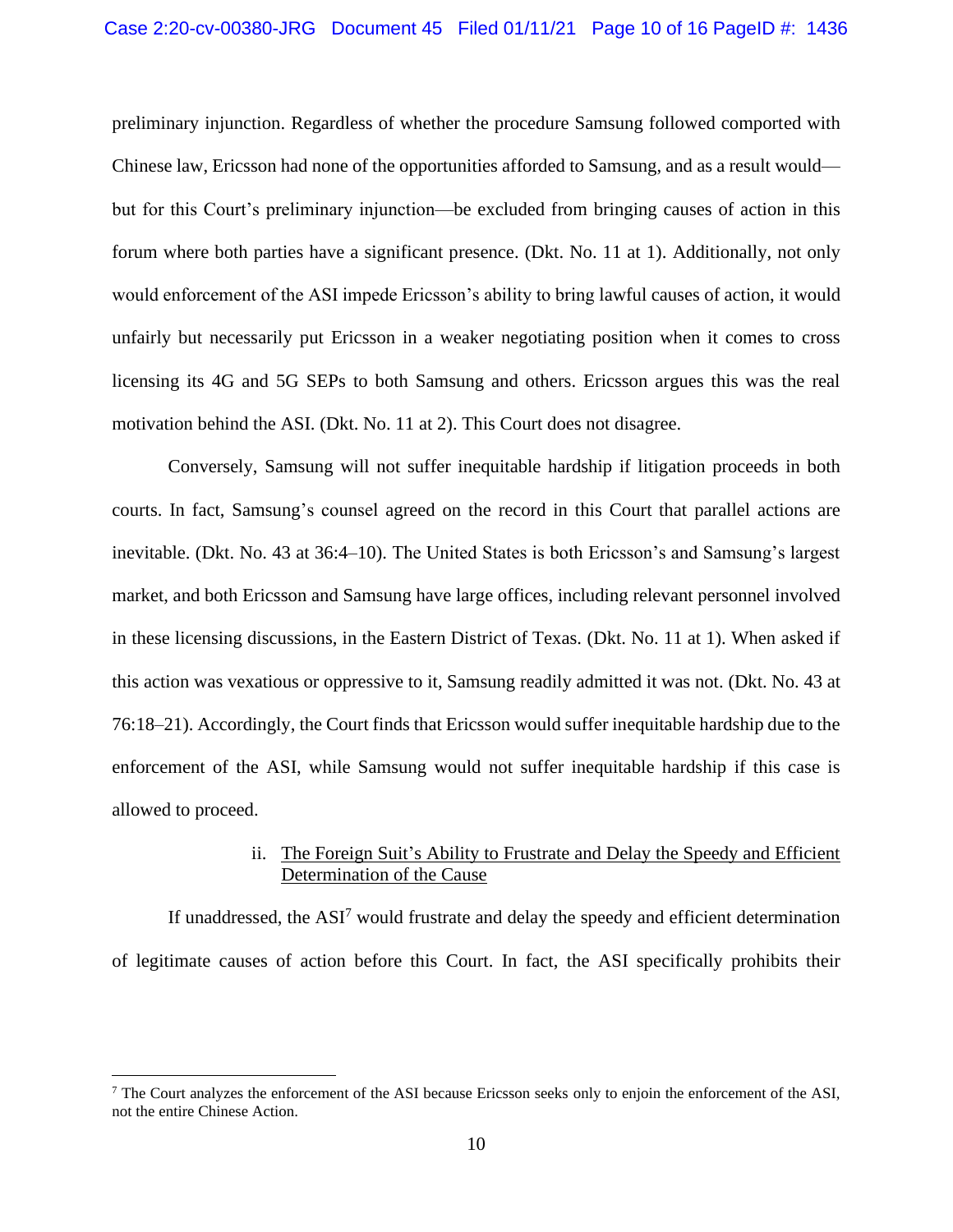adjudication.<sup>8</sup> Samsung furnished Ericsson's Complaint to the Wuhan Court and specifically asked for an injunction preventing this case from moving forward. (Dkt. Nos. 30-2, 30-3). If the ASI is given its full effect, it would lay claim to causes of action properly raised in this Court and *not raised in the Chinese Action*.

On the other hand, the causes of action here have no implication on the speedy and efficient determination of the issues raised before the Wuhan Court. The Wuhan Court can continue to adjudicate the claims that Samsung has brought before it, pursuant to its laws and its rules of civil procedure. This Court does not intend—nor does it wish—to frustrate or delay the speedy and efficient determination of the case brought in Wuhan. Without hesitation this Court equally insists that it be permitted to adjudicate the issues raised here pursuant to its own legitimate jurisdiction and without interference.

#### iii. The Extent to Which the Foreign Suit and the Domestic Suit are Duplicative

The Chinese Action and this suit are not duplicative. As the Fifth Circuit has recently clarified, "the duplicative factor is about *legal*, not *factual*, similarity." *MWK*, 2020 WL 6572570 at \*4 (emphasis in original). Suits are duplicative "where they involve the same or similar legal bases or identical claims." *Id.* (internal citations omitted). The Chinese Action and this suit may be factually similar but involve very separate legal questions.<sup>9</sup> Samsung asks the Wuhan Court to determine the global licensing terms, including the FRAND royalty rates applicable for Samsung's communication products implementing all of Ericsson's 4G and 5G SEPs. Ericsson, on the other hand, asks this Court to look at the parties' pre-suit negotiation conduct and determine whether the

<sup>8</sup> Samsung notes that not all causes of action before this Court are enjoined by the ASI. (Dkt. No. 43 at 78:2–7). While that may be true, the inability for this Court to hear one or many causes of action equally offends the efficient adjudication of such issues. Ericsson has a right to join "as many claims as it has" in one action. Fed. R. Civ. P. 18(a). <sup>9</sup> By recognizing that these two questions are not one and the same, this Court is not commenting on whether it would or would not be ultimately willing to set a global FRAND rate. The question of whether a global FRAND rate should be set is not now before this Court.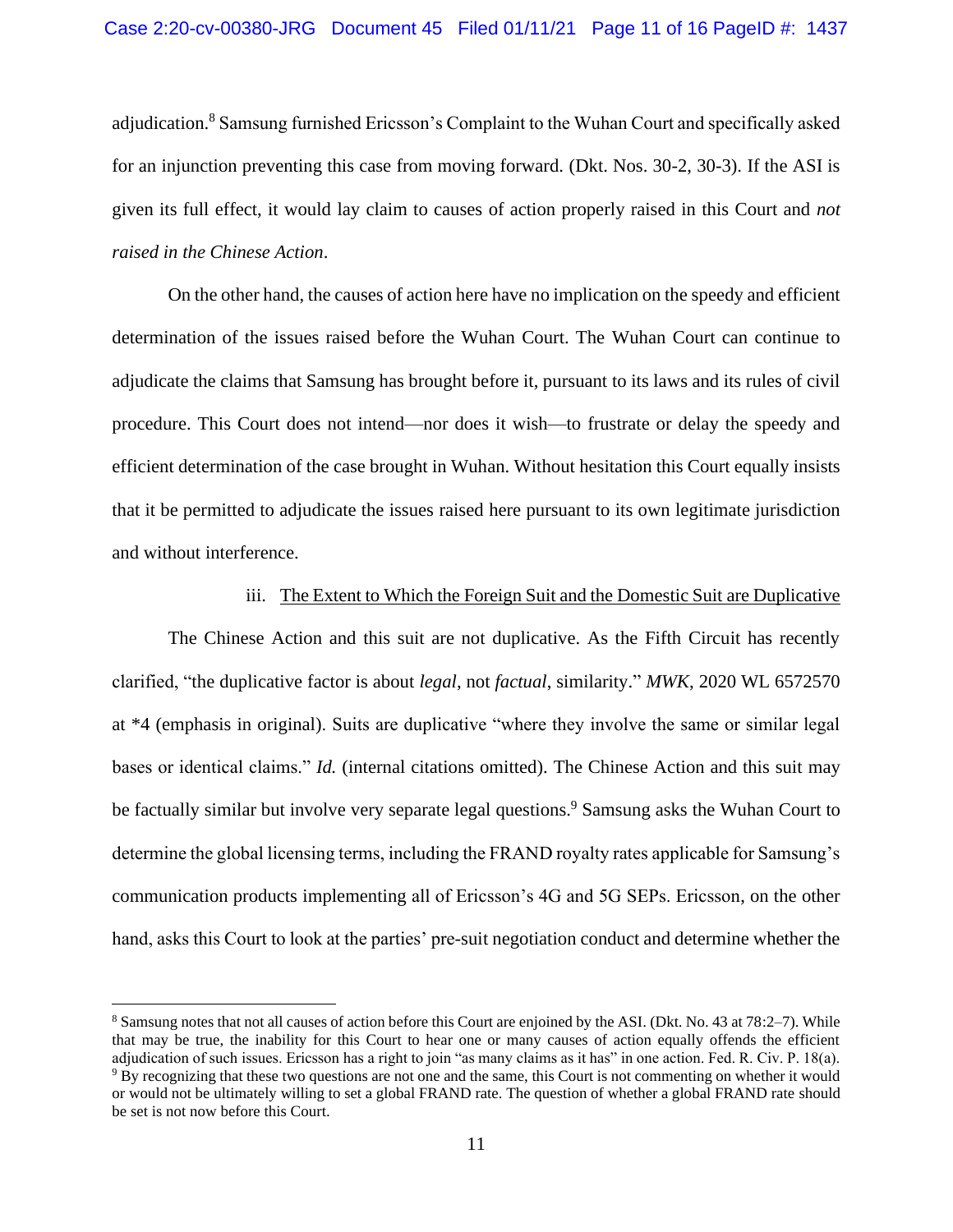parties breached or complied with their mutual FRAND obligations. The Wuhan Court is asked to provide a number. This Court is asked to evaluate conduct. The legal questions presented to each Court are different. 10

### *c. Threaten the Issuing Court's* In Rem *or* Quasi In Rem *Jurisdiction*

This factor is not applicable. Although Ericsson brings claims for patent infringement and breach of contract, Samsung acknowledges the only claims within the scope of the ASI are Ericsson's breach of contract claims. (Dkt. No. 43 at 78:8–11). Breach of contract claims are *in personam* actions. *See Page v. JPMorgan Chase Bank, N.A.*, No. 4:13-CV-407-Y, 2013 WL 12198405, at \*1 (N.D. Tex. Oct. 30, 2013). As such, this factor is not implicated.

### *d. Cause Prejudice or Offend Other Equitable Principles*

Issuance of an anti-interference injunction in this case will not cause prejudice to Samsung or offend other equitable principles. Through the ASI, Samsung attempts to prevent Ericsson from seeking injunctive relief relating to its 4G and 5G SEPs in any tribunal in the world except in the Wuhan Court. (Dkt. No. 26-9 at 12–13). However, on January 7, 2021, Samsung filed a Complaint in the United States International Trade Commission seeking injunctive relief *against* Ericsson for Ericsson's 4G and 5G compliant products based on alleged infringement of *Samsung's* 4G and 5G SEPs—seeking the very type of injunctive relief the ASI bars Ericsson from seeking. *See* Certain Wireless Communications Equipment and Components Thereof, Inv. No. 337-TA-3522 (Jan. 7,

 $10$  In fact, Ericsson argues that its FRAND obligation is subject to the express condition that Samsung grant a reciprocal license. (Dkt. No. 30 at 7). Therefore, Ericsson argues, the unilateral relief Samsung seeks in the Chinese Action may or may not be available. (*Id.*). Regardless of how this issue plays out on the merits, it demonstrates that it is far from certain that the question posed to the Wuhan Court will impact or interfere with the issues presented here. The Court does not currently express an opinion regarding whether any judgment from the Chinese Action would have a res judicata effect. To the extent, however, the Wuhan Court provides a global FRAND rate for Ericsson's 4G and 5G SEPs in isolation, such a rate is unlikely to obviate this Court's FRAND determinations because the causes of action here require this Court to consider offers and negotiations for a *cross-license* in which Samsung would make a balancing payment that inherently accounts for the value of *its own* 4G and 5G SEPs and not solely the value of Ericsson's 4G and 5G SEPs.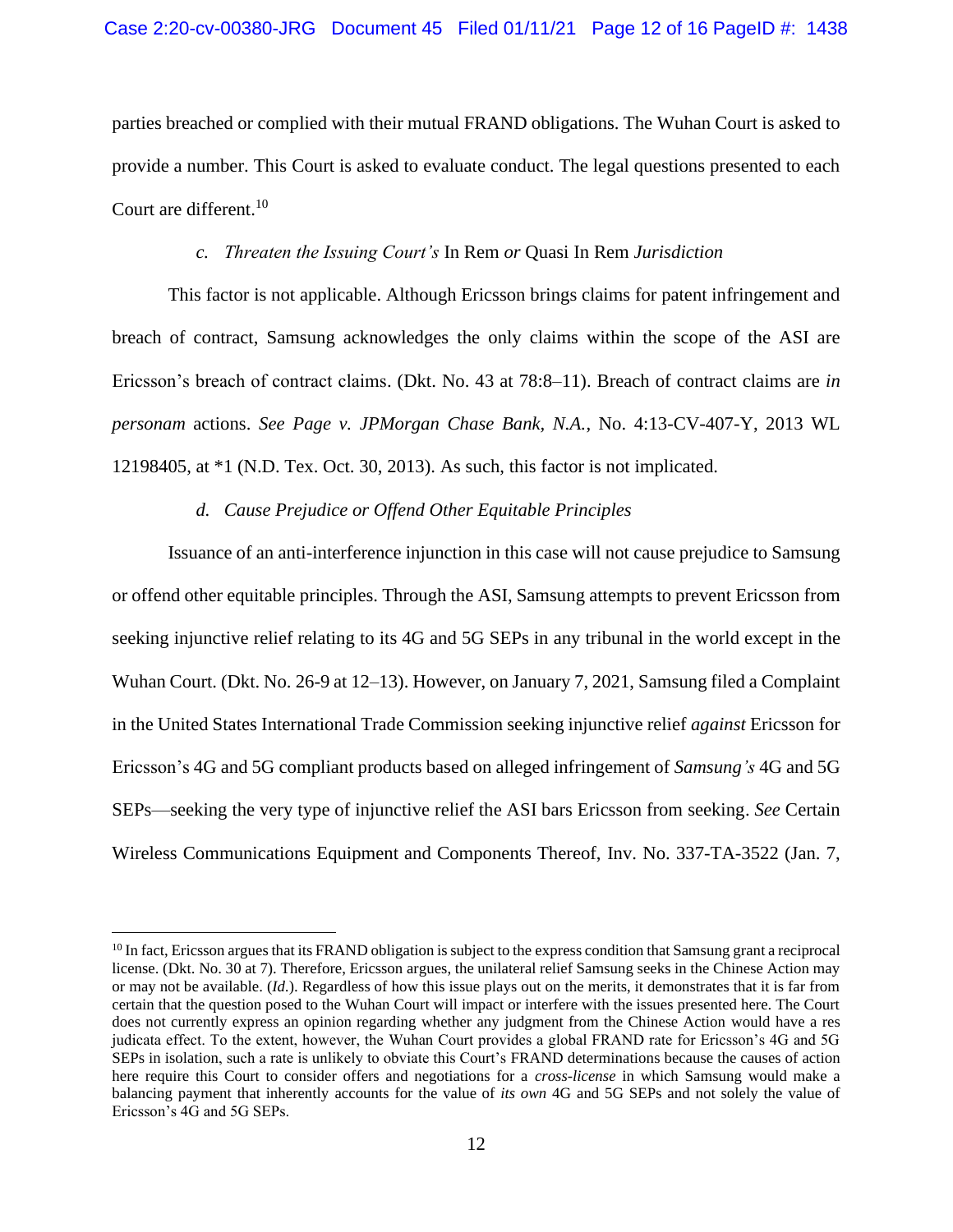2021). If Samsung can seek redress of its claims through injunctive relief in the United States, it would be the height of inequity (and hypocrisy) to allow the ASI to tie Ericsson's hands from doing the same.

Additionally, the Court is persuaded that the financially significant penal provisions of the ASI create an inequitable disparity between the parties which prejudices Ericsson's right to assert lawful causes of action. Drawing from the well of its inherent authority, this Court should not allow Samsung to impose financial penalties against Ericsson for attempting to file the same claims that Samsung itself has filed without a counterbalance. The issues present before this Court, the Wuhan Court, the United States International Trade Commission, and elsewhere should be resolved on the merits and not based on unfair economic leverage gained through litigious gamesmanship. Equity demands no less.

Furthermore, international comity is not offended by the issuance of an anti-interference injunction which seeks to preserve the ability for litigation to proceed in parallel. *Laker Airways Ltd. v. Sabena, Belgian World Airlines*, 731 F.2d 909, 926–27 (D.C. Cir. 1984). No international public policy or issue is implicated by this case: Ericsson and Samsung are private parties engaged in a global commercial struggle. *Kaepa*, 76 F.3d at 627. This Court is not instructing Samsung that it cannot continue to prosecute its claims in the Wuhan Court nor is this Court seeking to enjoin the furtherance of that proceeding. This Court believes it must act for the targeted purpose of allowing both suits to proceed without interference. Under these circumstances, this Court finds that an anti-interference injunction in no way threatens notions of international comity.

#### **3. Ericsson's Requested Relief**

Although, under the *Unterweser* factors, an anti-interference injunction is warranted in this case, the Court finds that some aspects of Ericsson's requested relief is too broad. Injunctive relief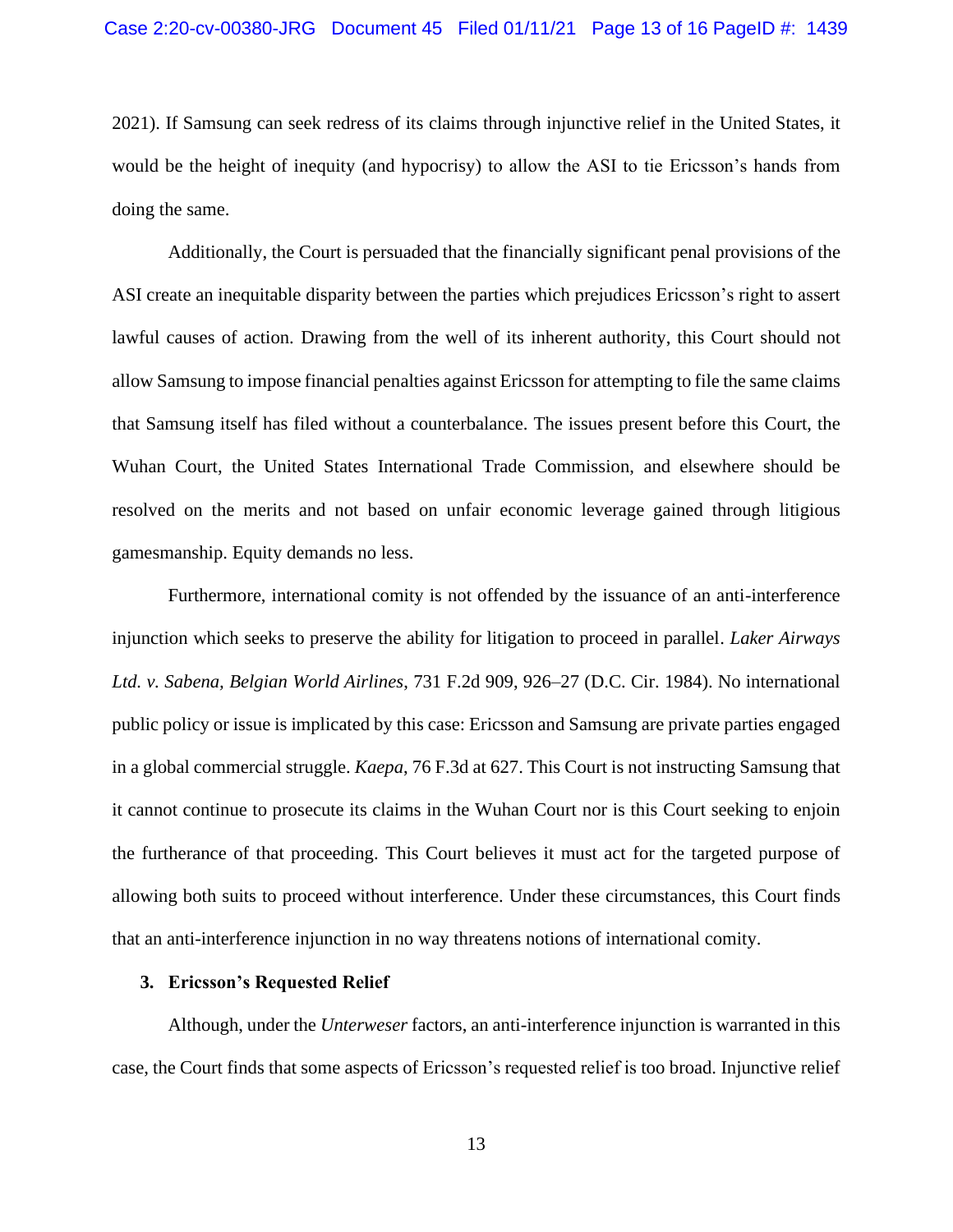is an extraordinary remedy that should be narrowly tailored to prevent irreparable harm. *MWK*, 2020 WL 6572570, at \*2. Ericsson requests that this Court issue a preliminary anti-interference injunction ordering Samsung to: (1) not take actions in the Chinese Action that would interfere with this Court's jurisdiction over this matter; (2) not take actions in the Chinese Action that would deprive Ericsson, Inc. and all of its corporate parents, subsidiaries, and affiliates of its right to assert the full scope of its U.S. patent rights; (3) promptly send documents filed in the Chinese Action to Ericsson; and (4) withdraw the ASI as to the U.S., or indemnify Ericsson against any fines levied against Ericsson due to the ASI, or bar Samsung from participating any further in the Chinese Action unless and until any fine related to the ASI is lifted.

As this Court has previously stated, this Court does not seek to insert itself into matters of Chinese law or civil procedure, but simply to preserve its jurisdiction over the causes of action properly before it. Accordingly, the Court declines to order Samsung to withdraw the ASI, bar Samsung from participating in the Chinese Action, or require Samsung to promptly send documents filed in the Chinese Action to Ericsson. Although this Court maintains a public docket equally accessible by electronic means to both parties and the public, it is not for this Court to require Samsung to operate in a foreign jurisdiction as though it were here. Furthermore, this Court will not order Samsung to make any formal motion in the Chinese Action or seek to interfere with it participating therein. That said, this Court affirmatively finds that a tailored indemnification provision will adequately address this Court's concern that Samsung may seek the imposition of substantial fines in the Chinese Action for the purpose of creating economic leverage against Ericsson to achieve practically what it may not be able to obtain legally. This Court finds that a narrowly focused indemnification provision will ensure that both proceedings can progress on the merits without the risk of unbalanced economic pressure being imposed by one party on another.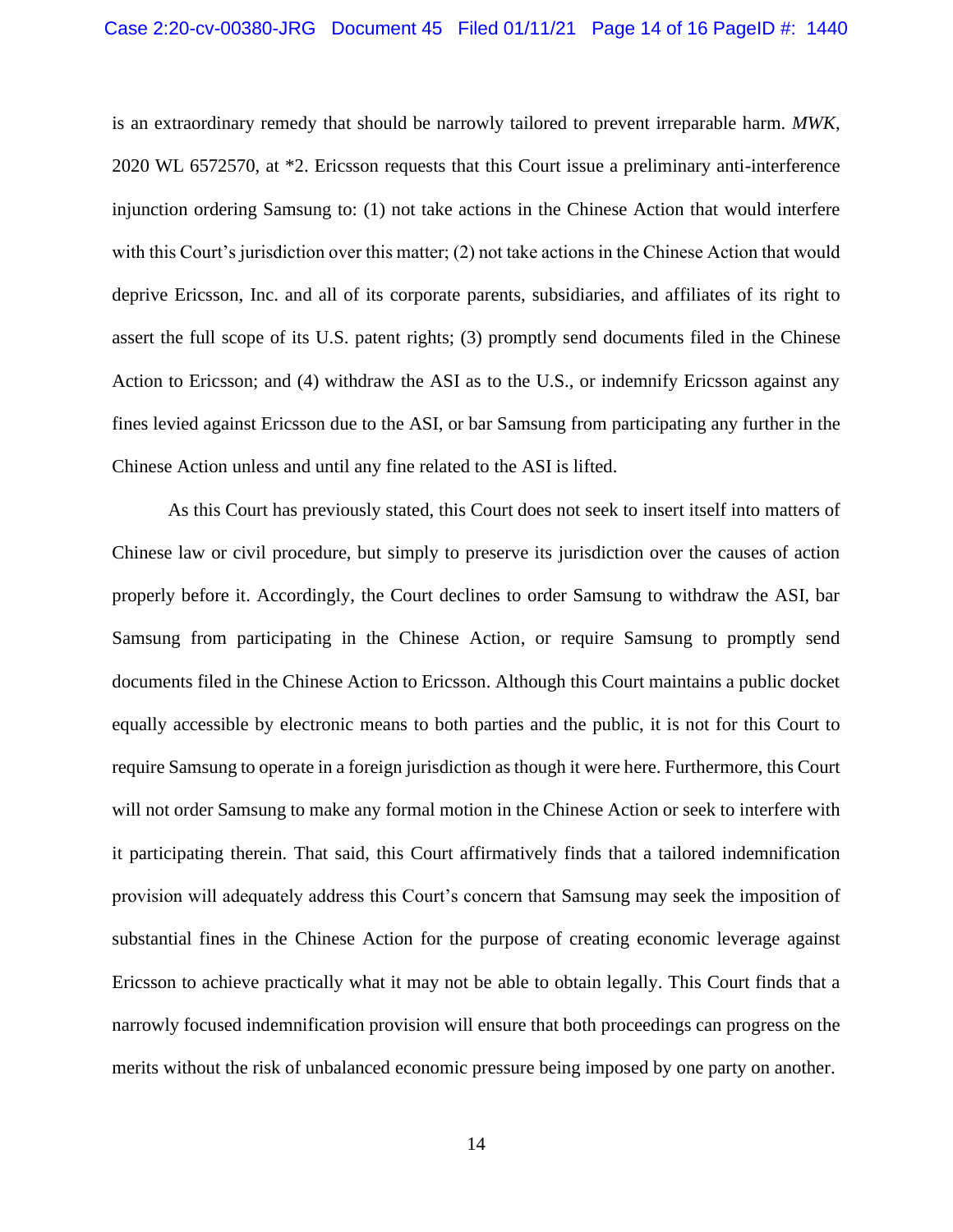# **IV. CONCLUSION**

Accordingly, in light of the foregoing, effective **10:00 a.m. CT, January 11, 2021** and until the judgment of this Court is final, the Court hereby **ORDERS AND ENJOINS** Samsung Electronics Co., Ltd., Samsung Electronics America, Inc., and Samsung Research America to:

- (1) Take no action in the Chinese Action that would interfere with this Court's jurisdiction to determine whether  $Ericsson<sup>11</sup>$  or Samsung have met or breached their FRAND obligations as they relate to both Ericsson and Samsung's 4G and 5G SEPs, or that would interfere with any other cause of action before this Court;
- (2) Take no action in the Chinese Action that would deprive Ericsson or all of its corporate parents, subsidiaries, and affiliates of their rights to assert the full scope of their U.S. patent rights before any Article III Court, customs office, or administrative agency in the United States; and
- (3) Jointly and severally indemnify Ericsson from and against any and all fines or other penal assessments levied against and actually incurred by Ericsson pursuant to the enforcement of the ASI, either on the motion of Samsung, *sua sponte* by the Wuhan Court, or otherwise, as such pertains, and only as such pertains, to actions Ericsson has taken or takes in the future in the United States to lawfully litigate or adjudicate claims relating to the 4G and 5G SEPs identified or involved in this case.

Pursuant to Fed. R. Civ. P. 65(c), the Court finds that the proper amount of security for this anti-interference injunction is **Zero United States Dollars (\$0)**. *See Kaepa*, 76 F.3d at 628.

<sup>11</sup> Ericsson was previously defined as Ericsson, Inc. and Telefonaktiebolaget LM Ericsson. *See infra* at 1.